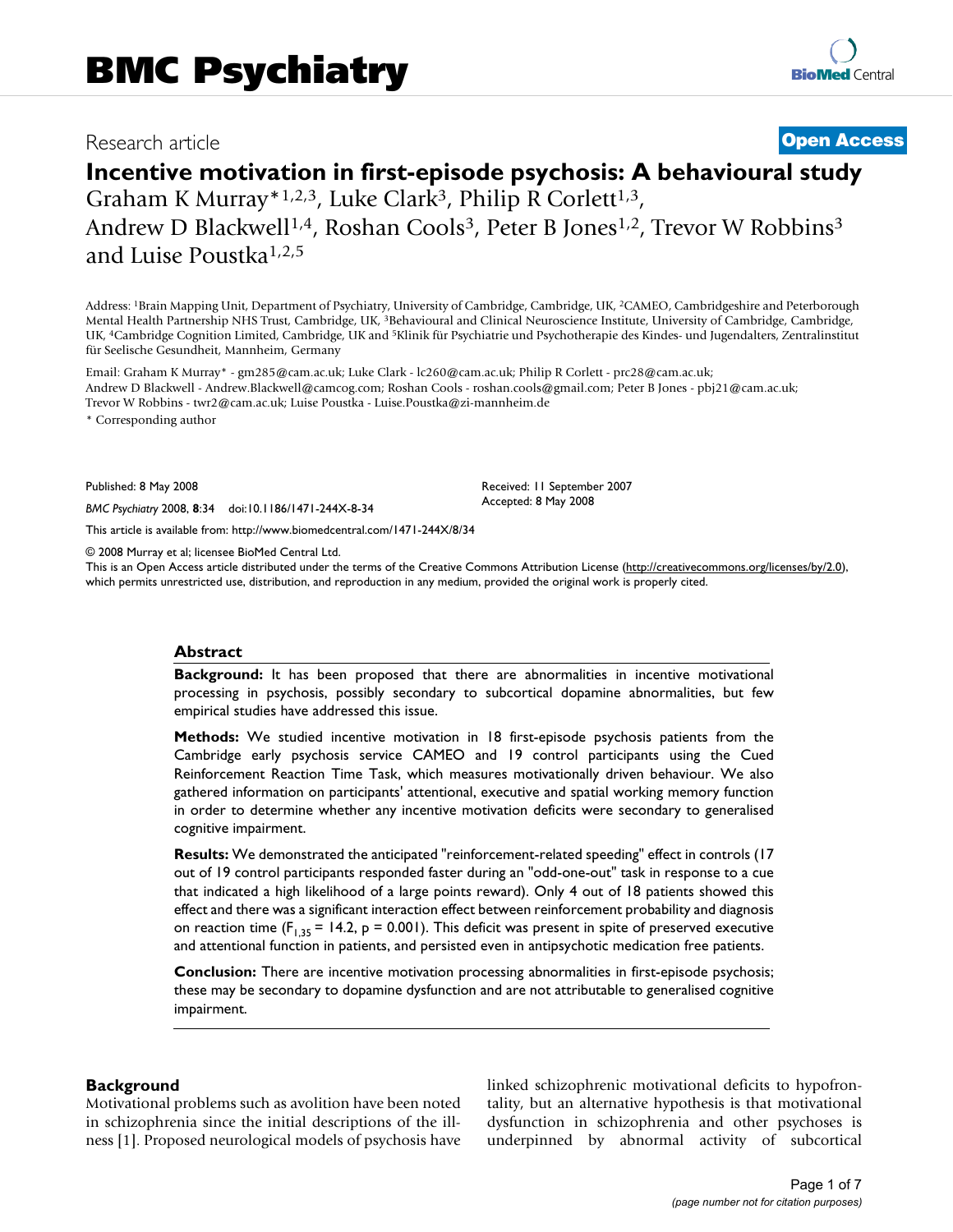monoamine systems [2-4]. In particular, ascending midbrain dopamine neurons are known to play a key role in incentive motivation [5,6] and to signal unexpected reward and errors in reward prediction [7]. Reward system dysfunction may underlie not only avolition but also, or alternatively, other psychotic symptoms including stereotyped patterns of thought and behaviour [8] and delusional beliefs [8-13]. For example, it has been argued that dysregulated midbrain dopamine neuron firing could result in an individual maladaptively attributing motivational importance to innocuous stimuli or events, i.e. experiencing abnormal referential ideas [10,11]. An affected individual, having experienced abnormally salient phenomena secondary to dysregulated dopamine, may then impose a "top-down" cognitive explanation onto such experiences in order to make sense of them, potentially culminating in a delusion [10]. Alternatively, dysregulated dopamine neuron firing could result in an amplification of the salience of an internally generated voice, which could in turn lead to an abnormal perception [14].

In spite of such speculations that disrupted reward and motivational processing may underpin positive and/or negative psychotic symptoms, it has yet to be clearly demonstrated whether such disruptions are present in psychosis or not, let alone whether such disruptions relate to symptom expression. A major challenge in evaluating the hypothesis that reward processing is abnormal in psychosis is the lack of available behavioural measures to assess reward processing and incentive motivational processes in humans; the consequence has been that, to date, such processes have only been addressed indirectly in behavioural studies. Patients with schizophrenia display a range of abnormalities of classic associative learning phenomena including Kamin blocking and latent inhibition [15,16], and these abnormalities are responsive to shortterm antipsychotic treatment, consistent with a dopaminergic mechanism. In addition, reward-based decisionmaking on the Iowa Gambling Test (IGT) has been shown to be impaired in psychosis [17] and these effects are also sensitive to medication status [18], although there have been some failures to replicate the case-control difference [19], and the IGT requires several cognitive processes in addition to reward sensitivity.

In the present study, we sought to examine incentive motivation in psychosis, using a simple choice reaction time task (the Cued Reinforcement Reaction Time Task, or CRRT [20]) in which healthy participants have previously shown speeding of responses after presentation of coloured cues signalling higher probability of reward: 'reinforcement-related speeding'. Thus a particular cue (an initially and objectively neutral piece of information) becomes associated with enhanced likelihood of reinforcement, and so stimulates more effortful (i.e. rapid) responding in an adaptive performance of the task. We administered the CRRT to a group of patients with firstepisode psychosis, in addition to a number of neuropsychological tests of attentional and executive function. By studying first-episode cases, we were able to explore motivational processes in the absence of substantial global cognitive impairment. We hypothesised that patients with psychosis would be less sensitive than healthy participants to the motivational manipulation, and would therefore show attenuated or absent 'reinforcement-related speeding' on the task.

### **Methods**

#### *Participants*

18 individuals (mean age 23; 9 men) with first-episode psychosis were recruited from the Cambridge first episode psychosis service, CAMEO for the study. Inclusion criteria for CAMEO is age between 17 and 35, suffering from a first episode of psychosis as defined by the Melbourne criteria of the presence of psychotic symptoms for at least one week [21], and duration of antipsychotic treatment of under 6 months at the time of initial assessment. Nineteen healthy volunteers (mean age 25; 9 men) were recruited from the general population by advertisement to act as a control group. Eleven of the 18 patients were taking antipsychotic medication; all of these 11 were taking "atypical" antipsychotic agents with a mean chlorpromazine equivalent dose of 264 mg. Of these, 3 were taking olanzapine (10 mg daily), 2 risperidone (1 mg daily and 3 mg daily), 2 quetiapine (500 mg daily and 400 mg daily), 1 clozapine (400 mg daily), 2 aripiprazole (10 mg daily and 15 mg daily), and 1 amisulpride (200 mg daily). Of the 7 antipsychotic-free patients, 5 were taking no medication, 1 was taking sertraline and 1 sodium valproate. Only 1 of the antipsychotic free patients had previously briefly taken antipsychotics, but was antipsychotic free for 2 weeks prior to assessment. After referral to the service, we waited until clinical presentation at least partially stabilised before commencing the study (over 75% studied within 5 months of referral, all assessed within a year of referral). As a consequence most patients in this study had mild symptoms at the time of the experiment: mean Brief Psychiatric Rating Scale (BPRS) positive symptom score 1.8 (very mild) and mean BPRS negative symptom score 1.8 (very mild). BPRS scores were unavailable on two patients. Twelve months after the experiment, a psychiatrist (GM) assigned DSM-IV diagnoses to patients using all available clinical information; 9 patients met criteria for schizophrenia, 2 for schizoaffective disorder, 5 for bipolar disorder, 1 for delusional disorder and 1 for psychosis not otherwise specified. This range of diagnoses is broadly representative of outcomes in first episode psychosis services [22]. The research was approved by the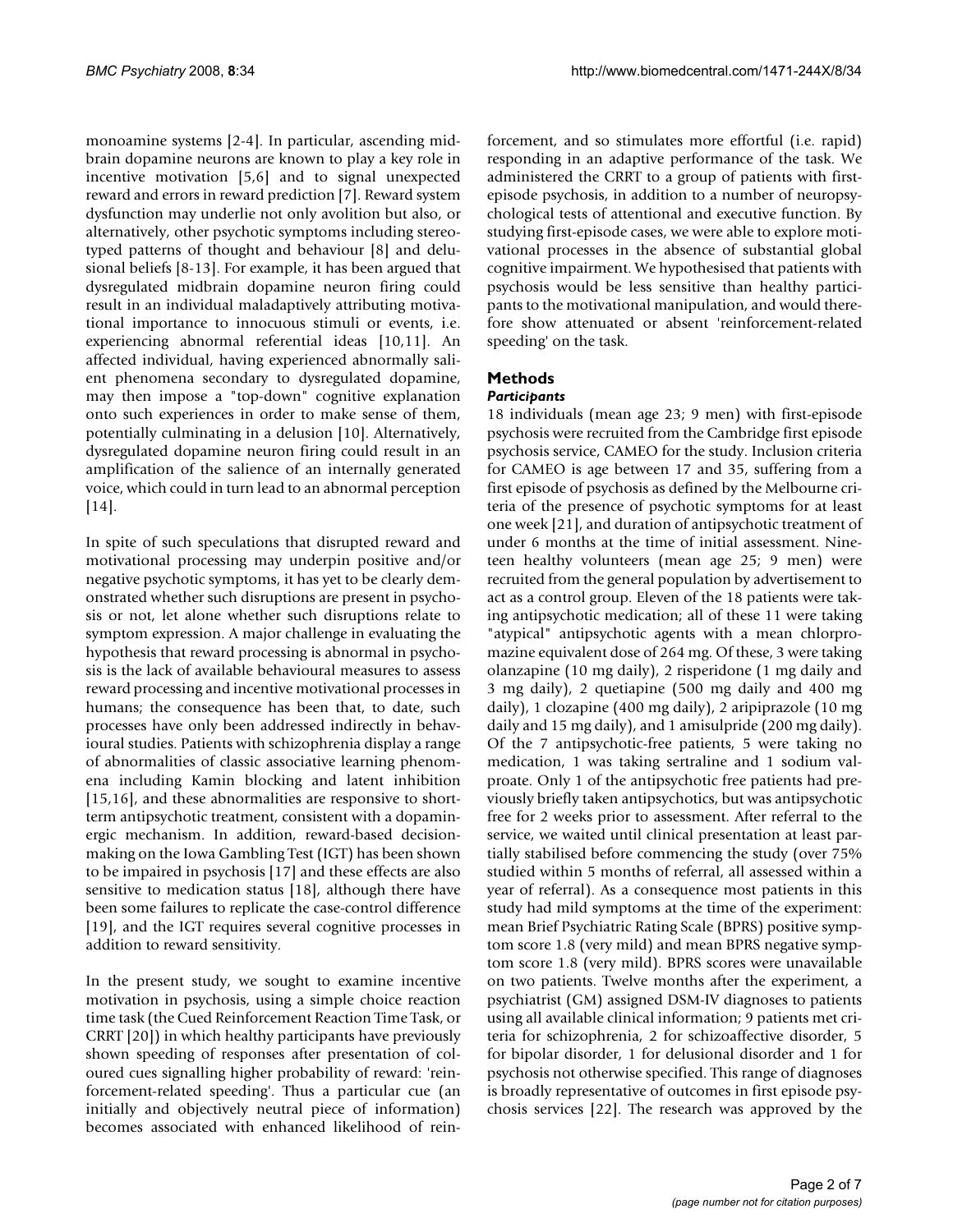local Research Ethics Committee; all participants provided informed consent.

#### *The Cued Reinforcement Reaction Time Task [20]*

On each trial, participants perform a rapid 'odd-one-out' judgment on three shapes, one of which is distinct (Figure 1). Stimuli presentation was preceded by a cue (a coloured rectangle of one of 3 colors) that signalled the likelihood that a correct response would be followed by a reward (the three colors were associated with 10, 50, and 90% reinforcement probability). 96 trials were administered in the test, with 32 trials of each cue-type. Responses were made with the dominant hand, and were immediately followed by feedback: correct identification of the odd-one-out yielded a green smiley face; incorrect responses yielded a red sad face. The magnitude of reinforcement was dependent on accuracy and reaction time (RT): a fast correct response was rewarded with 100 points, a slow correct response with 1 point, and an incorrect response with 0 points. Participants were told that they had to obtain as many points as possible and were subsequently given a debrief questionnaire in order to provide a measure of explicit awareness of stimulus-reinforcement contingencies. RT thresholds were titrated for



#### Figure 1

**The CRRT (Cued Reinforcement Reaction Time** 

**Task)**. Participants were asked to identify the 'odd-one-out' on each trial as fast as possible without making mistakes. A coloured stimulus window acted as a cue, indicating the probability of receiving reinforcement. Reinforcement was 100 points and a smiley face for a response faster than the cutoff score (top right), 1 point and a smiley face for a response slower than the cutoff score (bottom right), and 0 points and a sad face for an incorrect response (not shown). Reinforcement probabilities were 10, 50, and 90% (depending on the colour of the cue). No feedback was presented and no points were obtained on the remaining (unreinforced) trials.

each individual participant in a practice session, which also served to familiarise the participants with the task. In the practice session, which consisted of two blocks of 20 trials, no cues were presented and no trial by trial feedback was provided. The mean RT and standard deviation for the second practice block was used to compute a cut-off for reward delivery in the main task, so that reward attainment levels were titrated to individual subjects' psychomotor speed. The cut-off was calculated by subtracting the standard deviation from the mean RT.

#### *Additional Neuropsychological Measures*

Three further tests (described in Additional file 1: information on additional neuropsychological measures) from the Cambridge Neuropsychological Test Automated Battery (CANTAB) were administered to assess attentional and executive function: the Intra-Dimensional/Extra-Dimensional (ID/ED) Shift test [derived from the Wisconsin Card Sort Test, see 23], the Rapid Visual Information Processing (RVIP) test [derived from the Continuous Performance Test, see 24], and the Spatial Working Memory (SWM) test [25].

#### *Data Analysis*

Demographic characteristics of the two groups were compared using independent-samples t-tests and chi-squared tests. Incorrect trials were excluded from the CRRT reaction time analysis. CRRT performance was assessed using mixed-model ANOVA with group (patients, controls) as a between-subjects factor, and probability of reinforcement (10%, 50%, 90%) as a within-subjects factor. A linear contrast was used to test for reaction time trend across the reinforcement contingencies [26,27]. Debriefing data were analysed with chi-squared tests. In order to attempt to rule the possibility that differences between groups were attributable to the effects of dopamine antagonist medication, we repeated the mixed-model ANOVA having excluded the participants who were taking antipsychotic drugs. The proportion of participants in each group who showed reinforcement-related speeding (responding faster on trials with a high probability of reinforcement than on trials with a low probability of reinforcement) was compared using a Chi-Squared Test when all patients were included and Fisher's exact test when antipsychotic treated patients were excluded.

Skewed data were transformed where possible to enable the use of parametric tests. A logarithmic transformation was used for ID/ED extra-dimensional shift errors and total errors, and for RVIP latency data. A square root transformation was used for SWM between errors and within errors. Fisher's Exact Test was used to compare the number of participants from each group who completed the ID/ ED test. The Mann Whitney U-Test was used to compare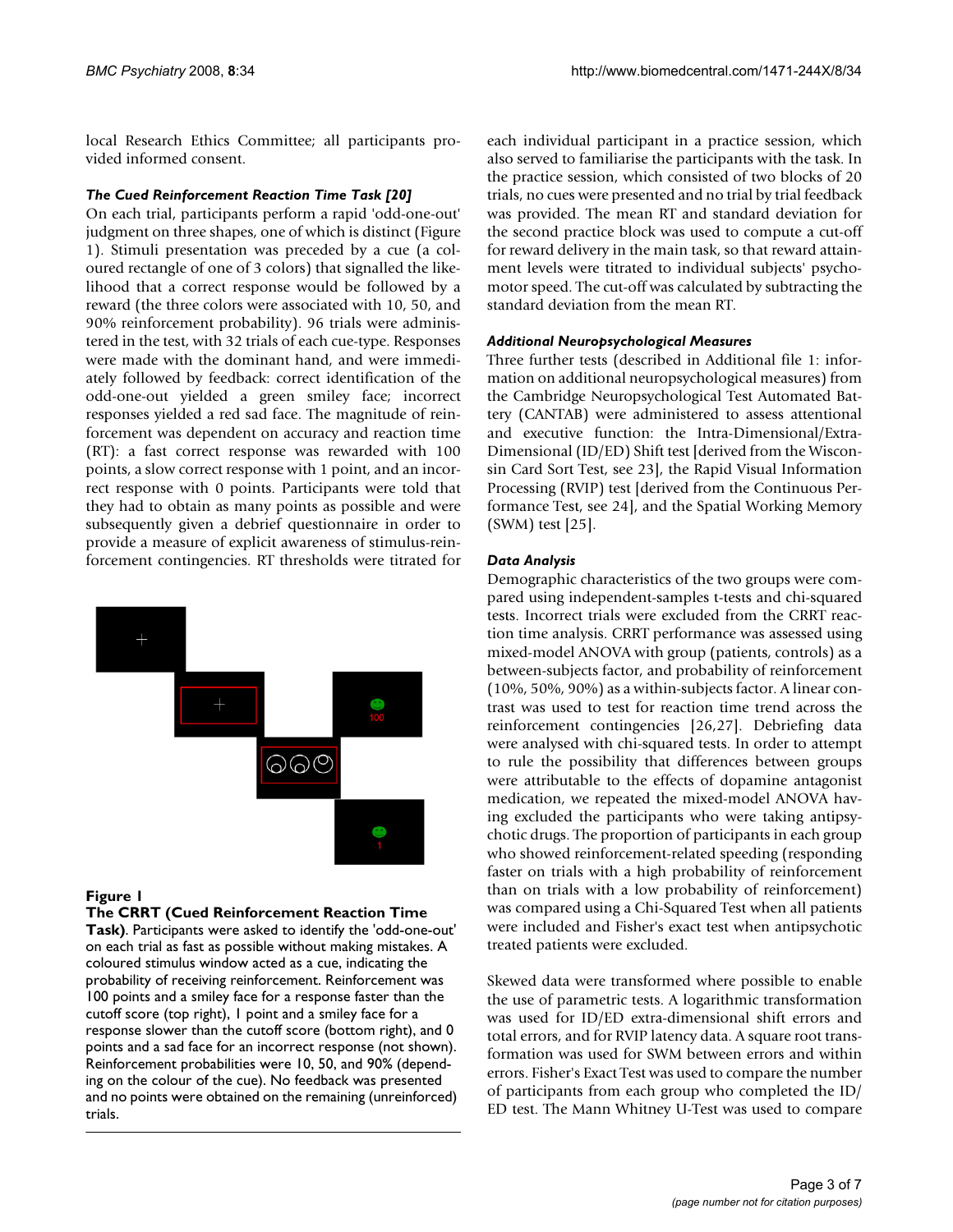RVIP response bias data groups. All tests were two-tailed with alpha set at 0.05.

#### **Results**

#### *Cued Reinforcement Reaction Time Task*

Whilst 17 of the 19 controls showed reinforcementrelated speeding (faster reaction times on the high probability trials compared to the low probability trials), only 4 of the 18 patients showed that effect  $(X^2 = 17, p =$ 0.00004). The *degree* of the reinforcement-related speeding effect is shown in Figures 2 and 3. Analysis of variance revealed no main effect of reinforcement probability  $(F_{2,70})$ = 0.6 p = 0.6) or diagnostic group ( $F_{1,35}$  = 0.9, p = 0.3), but a significant diagnostic group by reinforcement probability interaction ( $F_{2,70}$  = 4.5, p = 0.025). The trend of reaction time across reinforcement contingencies differed in controls compared with patients  $(F<sub>1,35</sub> = 14.2, p = 0.001)$ . Control participants displayed a significant effect of reinforcement probability on reaction in a repeated-measures ANOVA ( $F_{2,17}$  = 12, p = 0.001), whereas there was no such effect in the psychosis patients ( $F_{2,16}$  = 0.9, p = 0.4). Analysis of the error data showed no significant differences between groups ( $t = 1.2$ ,  $p = 0.3$ ). When we excluded the patients who were taking antipsychotic medication, the proportion of participants showing reinforcement-related speeding still differed significantly across groups (Fisher's exact test  $p = 0.006$ ) and the effect of differing reaction time trend across reinforcement probabilities in controls and in patients remained significant ( $F_{1,24} = 4.5$ ,  $p =$ 0.045). There was no significant difference between



#### Figure 2

**The degree of reinforcement-related speeding in** 

**patients and controls**. The mean degree of reinforcementrelated speeding (as measured by the mean reaction time on 90% probability trials minus the mean reaction time on 10% probability trials) differs in patients and controls ( $t = 3.8$ ,  $p =$ 0.001). Error bars represent standard errors of the mean.

groups in explicit awareness of reinforcement contingencies ( $p = 0.89$ ): 58% of controls and 66.6% of patients correctly identified the colour most likely to lead to a reward. We also examined whether the mean reaction time from the second block of practice, and the standard deviation of reaction times from the second block of practice differed between groups (as these were used in order to calculate the cut-off thresholds for the task proper). However, there was no difference between groups on practice mean RT (t  $= 0.3$ ,  $p = 0.8$ ) or practice RT standard deviation (t = 0.5,  $p = 0.6$ ).

We then examined the correlation between symptoms and reinforcement-related speeding, but there was no significant relationship ( $r = 0.3$ ,  $p = 0.3$ , negative symptoms;  $r = 0.03$ ,  $p = 0.9$ , positive symptoms).

#### *Other cognitive test scores (Table 1)*

there were no significant differences between groups on set-shifting or attentional function. 15 out of 18 patients passed all stages of the ID/ED Test, compared to 18 out of 19 control volunteers ( $p = 0.3$ ). There was no significant difference between groups on number of extra-dimensional shift errors  $(t = 1.4, p = 0.2)$ , or on pre-extradimensional shift errors ( $t = 0.4$ ,  $p = 0.7$ ) or on total errors ( $t =$  $1.4$ ,  $p = 0.2$ ). In the RVIP, there was no difference between groups in terms of response bias ( $U = 109$ ,  $p = 0.2$ ), target detection (t = 1.6, p = 0.13) or latency (t = 0.5, p = 0.6).



#### Figure 3

**Reaction time stratified by reinforcement probability in the Cued Reinforcement Reaction Time Task**. This plot demonstrates reinforcement-related speeding in controls (as defined by a linear trend of decreasing reaction time with increasing probability of reinforcement) and an interaction between reinforcement-related speeding and diagnostic group ( $p = 0.001$ ). Error bars represent standard errors of the mean difference in reaction times on the 90% probability trials compared with the 10% probability trials.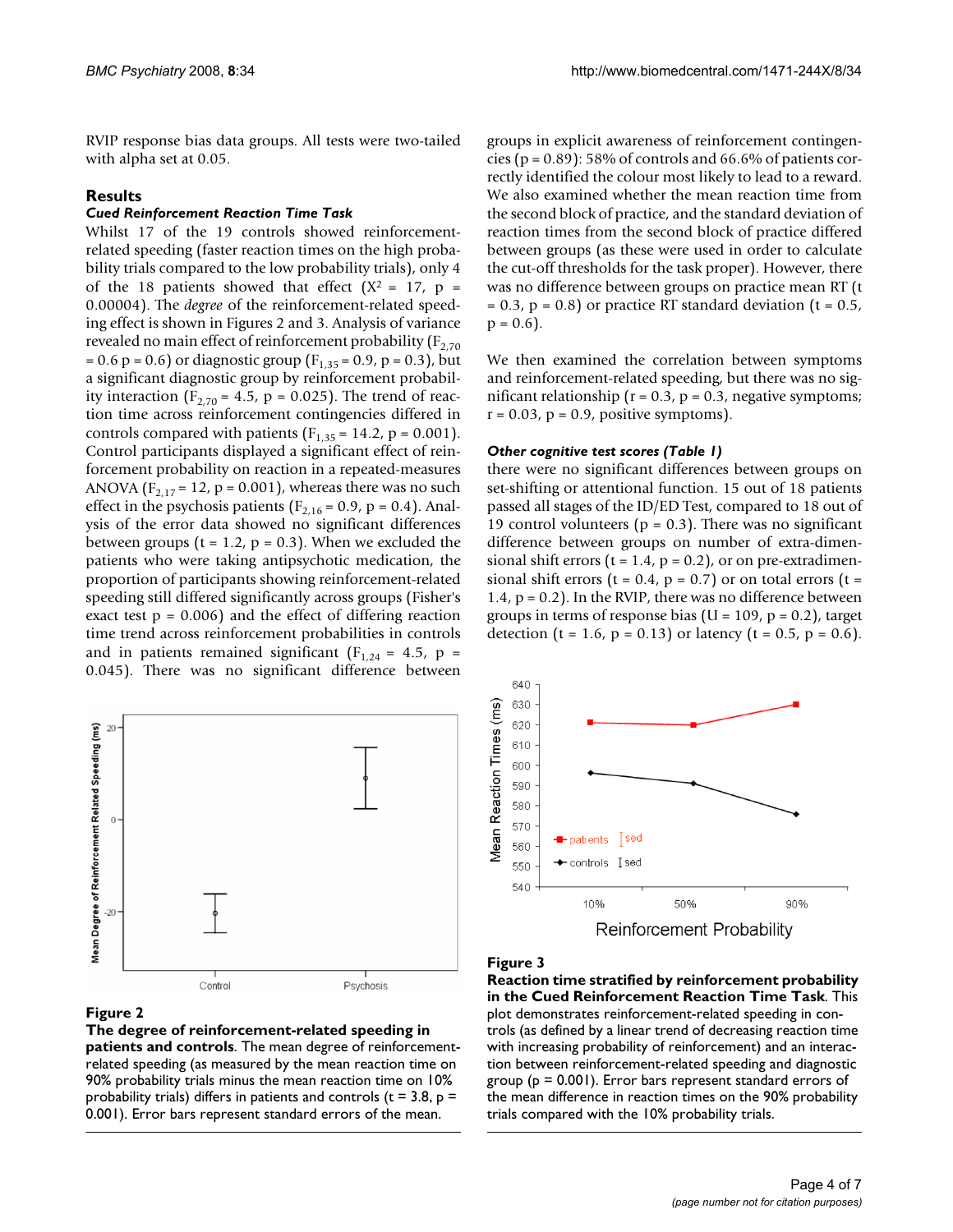**Table 1: Cognitive Test Scores**

| <b>Test</b>                    | Control      | <b>Psychosis</b> | Þ    |
|--------------------------------|--------------|------------------|------|
| ID/ED (Proportion completing)* | 83%          | 95%              | 0.3  |
| <b>ID/ED EDS</b> errors        | 4.3(5.9)     | 7.9(9.6)         | 0.2  |
| <b>ID/FD Pre-FDS errors</b>    | 5.7(2.2)     | 6(2.5)           | 0.7  |
| <b>ID/FD</b> Total errors      | 11.3(6.1)    | 15.2(9.8)        | 0.2  |
| <b>SWM Between Errors</b>      | 14.3(13.4)   | 24.2 (14.4)      | 0.02 |
| <b>SWM Within Frrors</b>       | 1.1(1.6)     | 1.6(2.1)         | 0.3  |
| <b>SWM Strategy</b>            | 26.3(6.4)    | 32.3(6.4)        | 0.01 |
| <b>RVIP Target Detection</b>   | 0.94(0.05)   | 0.91(0.05)       | 0.13 |
| RVIP Response Bias\$           | 0.96(0.04)   | 0.97(0.05)       | 0.3  |
| <b>RVIP Latency</b>            | 409.7 (80.6) | 429.7 (118.5)    | 0.6  |

Means (Standard Deviation) are shown for the two groups on the additional cognitive tests, with p-values for statistical tests for group difference t-tests apart from \* (Chi-Square) and \$(Mann-Whitney U).

Patients showed impairment in spatial working memory on strategy score ( $t = 2.7$ ,  $p = 0.01$ ) and on between-stage errors ( $t = 2.5$ ,  $p = 0.02$ ). Spatial working memory scores were unavailable for 4 control participants due to technical problems. There was no difference between groups on the subsidiary measure of within stage-errors ( $t = 1$ ,  $p =$ 0.3).

We then examined the relationship between incentive motivation and spatial working memory. We performed a logistic regression analysis in patients to test whether the presence of reinforcement-related speeding can be predicted by spatial working memory performance. Neither spatial working memory strategy score  $(p = 0.3)$  nor between search error score  $(p = 0.2)$  predicted the presence of reinforcement-related speeding. We further examined whether the degree of reinforcement-related speeding (mean reaction time on 90% probability of reinforcement trials – mean reaction time of 10% probability trials, and mean RT on 90% probability trials – mean RT on 50% probability trials) correlated with spatial working memory performance in patients. These correlations were not significant:  $r = 0.35$ ,  $p = 0.2$  (mean RT 90-50 vs strategy);  $r = 0.02$ ,  $p = 0.9$  (mean RT 90-10 v strategy);  $r = 0.1$ ,  $p = 0.7$  (mean RT 90-50 vs between search errors);  $r = 0.3$ , p = 0.2 (mean RT 90-10 vs between search errors).

Finally we tested whether patients who ultimately were diagnosed with schizophrenia performed differently on cognitive tests from those ultimately diagnosed with bipolar disorder, but there was no significant difference on any test.

#### **Discussion**

Control participants demonstrated an adaptive behavioural response to cues of varying degree of motivational salience (acquired through association with reward). Whilst the majority of patients were able to report correctly the cue most associated with reward, they did not show the adaptive behavioural reinforcement-related speeding effect of controls. As such, there was a disconnection between their awareness of the environment, and their ability to modulate their behaviour in accordance with that knowledge. This supports the theory that patients with early psychosis show deficits in incentive motivation.

Whilst we follow other authors in arguing that incentive motivation plays a key role in response speeds and latencies during reinforcement tasks in general [28,29] and the CRRT in particular [20,30], we do acknowledge that other cognitive processes also contribute to the CRRT, including attentional and learning processes. We note that these first-episode psychosis patients did form a fairly cognitive intact group, given their good performance on attentional set shifting and rapid information processing. The use of these comparison cognitive assessments shows that the patients' abnormal performance in the CRRT was not purely secondary to generalised cognitive deficits and is likely to truly reflect abnormalities in motivational processing. Patients did show impaired spatial working memory, in accordance with previous evidence documenting spatial working deficits early in the course of psychotic illness [31]. However, patients' spatial working memory deficits did not relate to their performance on the CRRT, indicating that the incentive motivation abnormalities we observed were not confounded by the patients' cognitive deficits. We note that there was a moderate, but non-significant, correlation between spatial working memory strategy and performance on the CRRT. A recent study [32] that investigated motivation processing in chronic medicated schizophrenia also showed a moderate correlation between motivated responding and working memory. It is possible that if we had used a larger sample size we might have seen a significant relationship between CRRT performance and working memory, and this area warrants further study in larger samples.

Some limitations should be noted. The sample size is small, and some of the patients were taking atypical antipsychotic medication, which may have affected the results. However there is evidence that atypical antipsychotic agents do not impair motivational processing in patients with psychosis, but rather such medications may ameliorate underlying abnormalities in reward expectation in the ventral striatum [33]. Furthermore, when we excluded patients who were taking antipsychotic medication from the analysis, a statistically significant difference between groups in incentive motivation remained, which suggests that the abnormality in patients is not solely attributable to dopamine antagonist effects of treatment.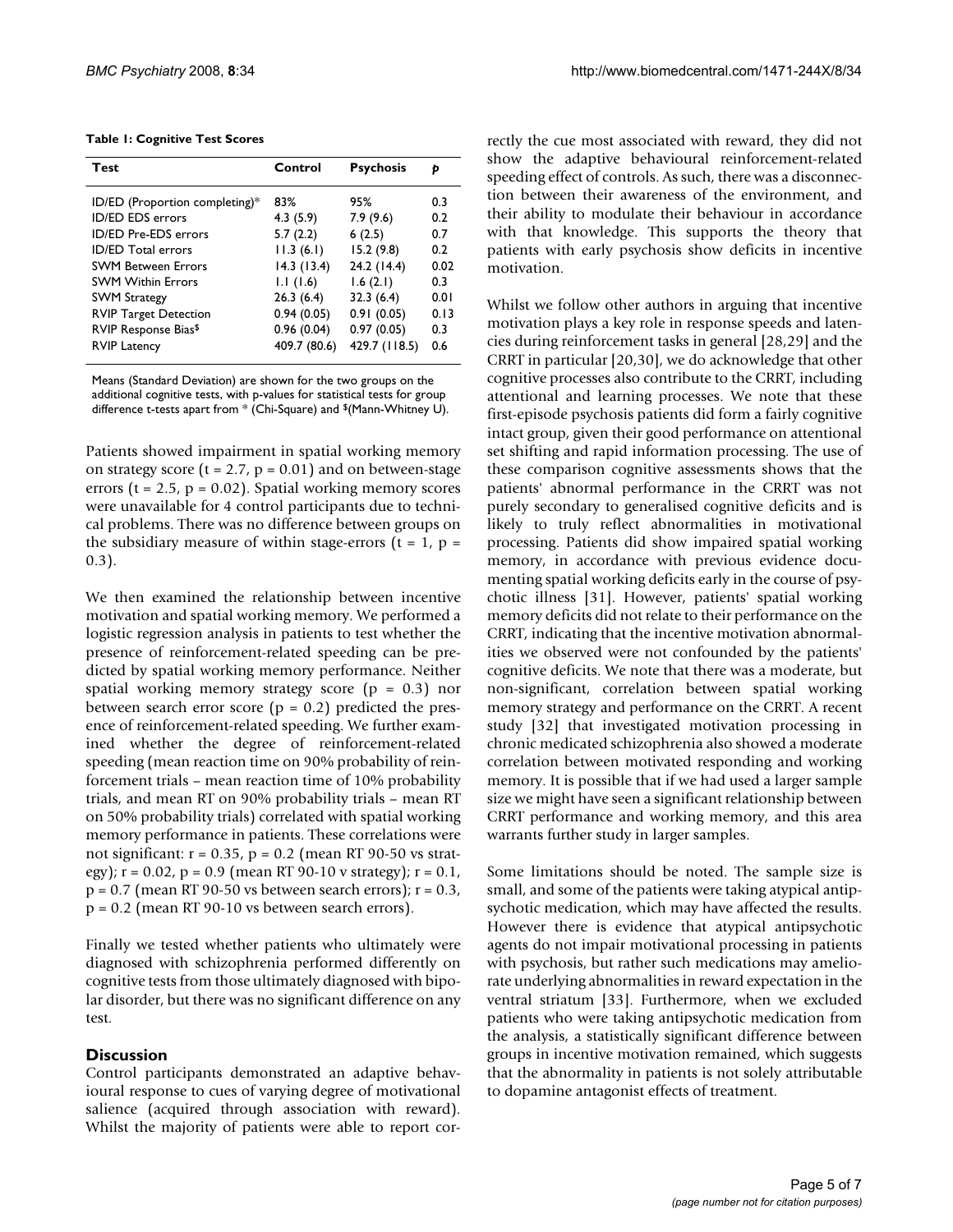A variety of evidence from studies in both humans and experimental animals indicates that subcortical dopamine systems play a critical role in reward and motivational processing [34,35]. Dopamine may be more critical in motivation, anticipation of rewards and prediction error signalling than in consummatory processing, which has been linked to opioid receptor activation [7,36]. Despite extensive previous theorising attempting to link dopamine dysfunction, abnormalities in reward processing, and psychosis [8,10,14], few experimental behavioural or physiological studies have investigated such theories in patients. In a recent functional MRI study of reward learning, Murray et al [37] showed that brain responses correlating with reward prediction error in the dopaminergic midbrain and associated dopamine neuron striatal and limbic target regions were abnormal in patients with active psychotic symptoms. Juckel and colleagues [38] demonstrated that expectation of reward, when compared with expectation of neutral feedback, is associated with reduced ventral striatal activity in schizophrenia when compared to controls. Taken together, these studies provide preliminary evidence for physiological abnormalities in psychotic illness in learning about and anticipating rewards, combined with an impaired ability to modulate behaviour in response to incentives. We suggest that this impairment may be secondary to dopamine dysfunction, though we acknowledge that, as yet, no direct evidence has proved that performance on the CRRT is dopamine dependent. In contrast to demonstrated anticipatory and motivational deficits, consummatory reward processing in psychosis may be intact [32,39,40].

#### **Conclusion**

This study reports deficits in incentive motivation processing in first episode psychosis. Future studies should examine whether incentive motivation deficits in psychosis are sensitive to pharmacological, especially dopaminergic, modulation.

#### **Competing interests**

AB is an employee of Cambridge Cognition, which supplies the CANTAB cognitive test battery; LC and TWR have acted as consultants for Cambridge Cognition. GKM, PRC, RC, PBJ, and LP declare there are no other competing interests.

#### **Authors' contributions**

GKM, ADB and TWR had the idea for the study. GKM, LP, LC, PRC and PJB designed the study. ADB and RC designed and programmed the CRRT test. LP acquired the data. GM and LP analysed the data. All authors contributed to the drafting and revising of the manuscript.

#### **Additional material**

#### **Additional file 1**

*Additional Material consists of "Additional file 1: information on additional neuropsychological measures."* Click here for file [\[http://www.biomedcentral.com/content/supplementary/1471-](http://www.biomedcentral.com/content/supplementary/1471-244X-8-34-S1.doc) 244X-8-34-S1.doc]

#### **Acknowledgements**

This research was supported by a UK Department of Health, National Institute of Health Research, Research Capacity Development Award to Graham Murray. The work was completed within the University of Cambridge Behavioural and Clinical Neuroscience Institute, supported by a joint award from the Wellcome Trust and Medical Research Council. CAMEO received pump priming funding from the Stanley Medical Research Institute and GlaxoSmithKline, and now receives support from the UK National Health Service. We are grateful to staff from CAMEO for help with recruitment and data collection, to Dr Paul Fletcher for helping write the original grant proposal, and to the participants. The funding bodies played no role in study design or in the collection, analysis or interpretation of the data, or in the decision to submit the manuscript for publication.

#### **References**

- 1. Bleuler E: **Dementia Praecox or the group of schizophrenias.** New York , International University Press. 1911/1950
- 2. Krystal JH, D'Souza DC, Gallinat J, Driesen N, Abi-Dargham A, Petrakis I, Heinz A, Pearlson G: **[The vulnerability to alcohol and](http://www.ncbi.nlm.nih.gov/entrez/query.fcgi?cmd=Retrieve&db=PubMed&dopt=Abstract&list_uids=17197373) [substance abuse in individuals diagnosed with schizophrenia.](http://www.ncbi.nlm.nih.gov/entrez/query.fcgi?cmd=Retrieve&db=PubMed&dopt=Abstract&list_uids=17197373)** *Neurotox Res* 2006, **10(3-4):**235-252.
- 3. Stein L, Wise CD: **[Possible etiology of schizophrenia: progres](http://www.ncbi.nlm.nih.gov/entrez/query.fcgi?cmd=Retrieve&db=PubMed&dopt=Abstract&list_uids=5100789)[sive damage to the noradrenergic reward system by 6](http://www.ncbi.nlm.nih.gov/entrez/query.fcgi?cmd=Retrieve&db=PubMed&dopt=Abstract&list_uids=5100789) [hydroxydopamine.](http://www.ncbi.nlm.nih.gov/entrez/query.fcgi?cmd=Retrieve&db=PubMed&dopt=Abstract&list_uids=5100789)** *Science* 1971, **171(975):**1032-1036.
- 4. Drew MR, Simpson EH, Kellendonk C, Herzberg WG, Lipatova O, Fairhurst S, Kandel ER, Malapani C, Balsam PD: **[Transient overex](http://www.ncbi.nlm.nih.gov/entrez/query.fcgi?cmd=Retrieve&db=PubMed&dopt=Abstract&list_uids=17634367)[pression of striatal D2 receptors impairs operant motivation](http://www.ncbi.nlm.nih.gov/entrez/query.fcgi?cmd=Retrieve&db=PubMed&dopt=Abstract&list_uids=17634367) [and interval timing.](http://www.ncbi.nlm.nih.gov/entrez/query.fcgi?cmd=Retrieve&db=PubMed&dopt=Abstract&list_uids=17634367)** *J Neurosci* 2007, **27(29):**7731-7739.
- 5. Crow TJ: **[Catecholamine-containing neurones and electrical](http://www.ncbi.nlm.nih.gov/entrez/query.fcgi?cmd=Retrieve&db=PubMed&dopt=Abstract&list_uids=4692492) [self-stimulation. 2. A theoretical interpretation and some](http://www.ncbi.nlm.nih.gov/entrez/query.fcgi?cmd=Retrieve&db=PubMed&dopt=Abstract&list_uids=4692492) [psychiatric implications.](http://www.ncbi.nlm.nih.gov/entrez/query.fcgi?cmd=Retrieve&db=PubMed&dopt=Abstract&list_uids=4692492)** *Psychol Med* 1973, **3(1):**66-73.
- 6. Berridge KC, Robinson TE: **[What is the role of dopamine in](http://www.ncbi.nlm.nih.gov/entrez/query.fcgi?cmd=Retrieve&db=PubMed&dopt=Abstract&list_uids=9858756) [reward: hedonic impact, reward learning, or incentive sali](http://www.ncbi.nlm.nih.gov/entrez/query.fcgi?cmd=Retrieve&db=PubMed&dopt=Abstract&list_uids=9858756)[ence?](http://www.ncbi.nlm.nih.gov/entrez/query.fcgi?cmd=Retrieve&db=PubMed&dopt=Abstract&list_uids=9858756)** *Brain Res Brain Res Rev* 1998, **28(3):**309-369.
- 7. Schultz W, Dayan P, Montague PR: **[A neural substrate of predic](http://www.ncbi.nlm.nih.gov/entrez/query.fcgi?cmd=Retrieve&db=PubMed&dopt=Abstract&list_uids=9054347)[tion and reward.](http://www.ncbi.nlm.nih.gov/entrez/query.fcgi?cmd=Retrieve&db=PubMed&dopt=Abstract&list_uids=9054347)** *Science* 1997, **275(5306):**1593-1599.
- 8. Robbins TW: **[Relationship between reward-enhancing and](http://www.ncbi.nlm.nih.gov/entrez/query.fcgi?cmd=Retrieve&db=PubMed&dopt=Abstract&list_uids=12471) [stereotypical effects of psychomotor stimulant drugs.](http://www.ncbi.nlm.nih.gov/entrez/query.fcgi?cmd=Retrieve&db=PubMed&dopt=Abstract&list_uids=12471)** *Nature* 1976, **264(5581):**57-59.
- 9. Beninger RJ: **The slow therapeutic action of antipsychotic drugs. A possible mechanism involving the role of dopamine in incentive learning.** In *Selected Models of Anxiety, Depression and Psychosis* Edited by: Simon P, Soubrie P, Widlocher D. Basel , Karger; 1988:36-51.
- 10. Kapur S: **[Psychosis as a state of aberrant salience: a frame](http://www.ncbi.nlm.nih.gov/entrez/query.fcgi?cmd=Retrieve&db=PubMed&dopt=Abstract&list_uids=12505794)[work linking biology, phenomenology, and pharmacology in](http://www.ncbi.nlm.nih.gov/entrez/query.fcgi?cmd=Retrieve&db=PubMed&dopt=Abstract&list_uids=12505794) [schizophrenia.](http://www.ncbi.nlm.nih.gov/entrez/query.fcgi?cmd=Retrieve&db=PubMed&dopt=Abstract&list_uids=12505794)** *Am J Psychiatry* 2003, **160(1):**13-23.
- 11. Miller R: **[Schizophrenic psychology, associative learning and](http://www.ncbi.nlm.nih.gov/entrez/query.fcgi?cmd=Retrieve&db=PubMed&dopt=Abstract&list_uids=9558) [the role of forebrain dopamine.](http://www.ncbi.nlm.nih.gov/entrez/query.fcgi?cmd=Retrieve&db=PubMed&dopt=Abstract&list_uids=9558)** *Med Hypotheses* 1976, **2(5):**203-211.
- 12. McKenna PJ: **[Pathology, phenomenology and the dopamine](http://www.ncbi.nlm.nih.gov/entrez/query.fcgi?cmd=Retrieve&db=PubMed&dopt=Abstract&list_uids=3322465) [hypothesis of schizophrenia.](http://www.ncbi.nlm.nih.gov/entrez/query.fcgi?cmd=Retrieve&db=PubMed&dopt=Abstract&list_uids=3322465)** *Br J Psychiatry* 1987, **151:**288-301.
- 13. Crow TJ: **[Catecholamine reward pathways and schizophre](http://www.ncbi.nlm.nih.gov/entrez/query.fcgi?cmd=Retrieve&db=PubMed&dopt=Abstract&list_uids=39790)[nia: the mechanism of the antipsychotic effect and the site of](http://www.ncbi.nlm.nih.gov/entrez/query.fcgi?cmd=Retrieve&db=PubMed&dopt=Abstract&list_uids=39790) [the primary disturbance.](http://www.ncbi.nlm.nih.gov/entrez/query.fcgi?cmd=Retrieve&db=PubMed&dopt=Abstract&list_uids=39790)** *Fed Proc* 1979, **38:**2462-2467.
- 14. Miller R: **[Striatal dopamine in reward and attention: a system](http://www.ncbi.nlm.nih.gov/entrez/query.fcgi?cmd=Retrieve&db=PubMed&dopt=Abstract&list_uids=8463061) [for understanding the symptomatology of acute schizophre](http://www.ncbi.nlm.nih.gov/entrez/query.fcgi?cmd=Retrieve&db=PubMed&dopt=Abstract&list_uids=8463061)[nia and mania.](http://www.ncbi.nlm.nih.gov/entrez/query.fcgi?cmd=Retrieve&db=PubMed&dopt=Abstract&list_uids=8463061)** *Int Rev Neurobiol* 1993, **35:**161-278.